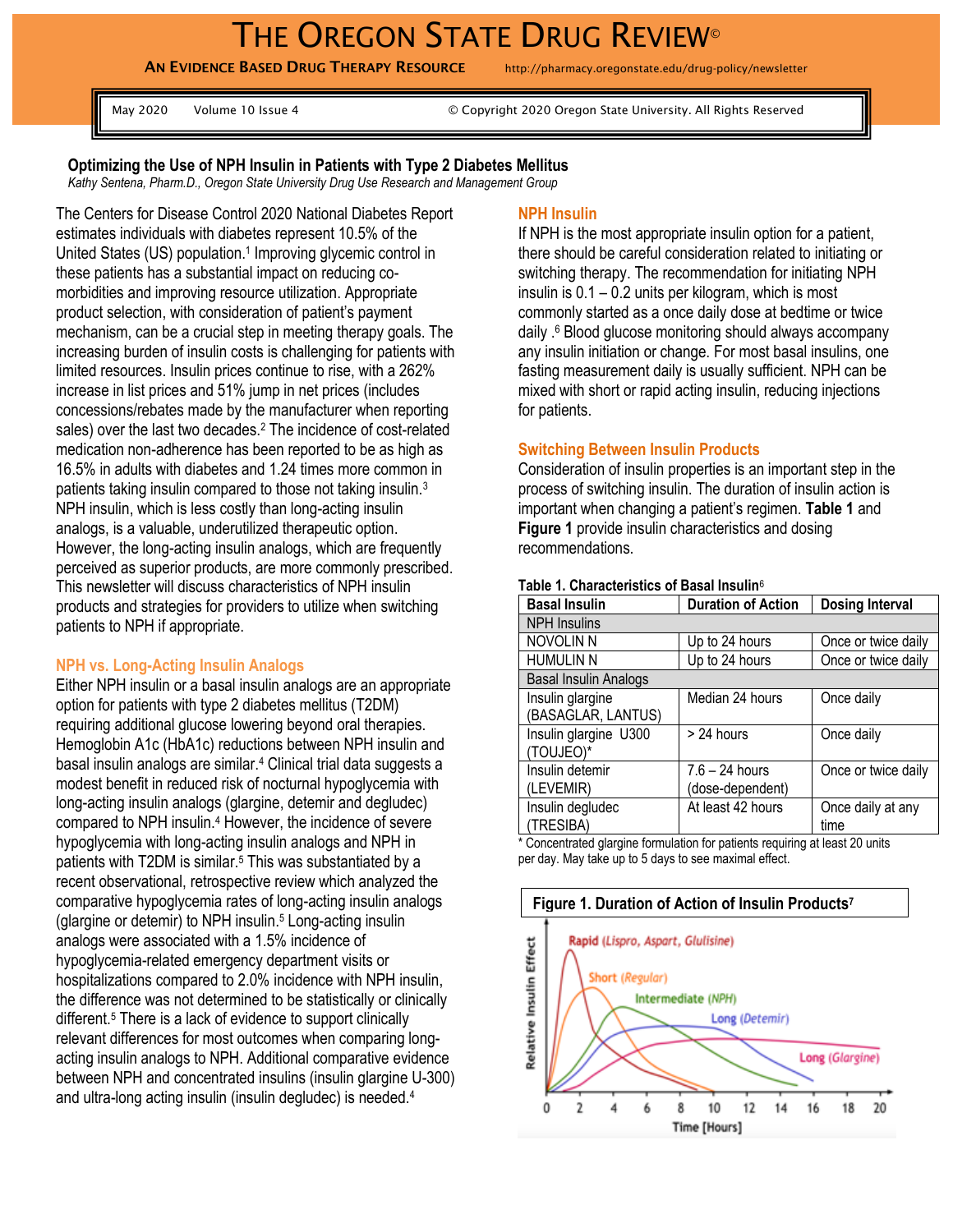There are many reasons for switching between insulin products, such as adverse reactions (e.g., hypoglycemia), cost, and insulin volume to be injected. If patients are switching between human insulin brands, such as Humulin N to Novolin N, the amount injected daily can be kept the same. If the patient has a history of hypoglycemia or no specific recommendations are available to facilitate switching insulins, reduction in insulin dose by 20% is a conservative approach to minimize adverse reactions. Specific recommendations for switching from basal insulins to NPH are provided in **Table 2.** Switching from NPH insulin to a different basal insulin is recommended for some patients because of clinical need, ease of use or cost-related factors (such as formulary or insurance preference). For this reason, guidance for switching from insulin NPH to a basal insulin analog is also presented in **Table 2**.

#### **Table 2. Switching to or from NPH Insulin**<sup>8</sup>

| <b>Product Switch</b>                                                                                                                             | Conversion                                                                                                                                                                                                              |
|---------------------------------------------------------------------------------------------------------------------------------------------------|-------------------------------------------------------------------------------------------------------------------------------------------------------------------------------------------------------------------------|
| Insulin detemir<br>(LEVEMIR) to<br><b>NPH</b><br>Insulin glargine<br>U100 (LANTUS,<br>BASAGLAR) or<br>insulin glargine<br>U300 (TOUJEO)<br>to NPH | Convert unit-per-unit*<br>Give NPH twice daily<br>Divide NPH dose equally or 2/3 in the<br>AM and 1/3 before dinner or at<br>bedtime<br>No specifics available for TOUJEO<br>conversion. Consider 20% dose<br>reduction |
| Insulin degludec<br>(TRESIBA) to<br><b>NPH</b>                                                                                                    | Limited information to guide switch<br>Consider unit-per-unit conversion<br>Give NPH twice daily<br>Divide NPH dose equally or 2/3 in the<br>AM and 1/3 before dinner or at<br>bedtime                                  |
| NPH insulin to<br>insulin glargine<br>U100 (LANTUS,<br>BASAGLAR) or<br>insulin glargine<br>U300 (TOUJEO)                                          | NPH given once daily can be<br>switched unit-per-unit<br>NPH given twice daily should have<br>total daily dose reduced by 20% and<br>initiate new insulin as a once daily<br>injection                                  |
| NPH insulin to<br>insulin detemir<br>(LEVEMIR)                                                                                                    | Convert unit-per-unit<br>May need additional insulin detemir<br>Insulin detemir can be give once daily<br>or divided twice daily                                                                                        |
| NPH insulin to<br>insulin degludec<br>(TRESIBA)                                                                                                   | Convert unit-per-unit and give once<br>daily*                                                                                                                                                                           |

\* Dose reduction of 20% in total daily dose is also recommended

## **Comparative Basal Insulin Costs**

NPH insulin can be a low-cost option for uninsured patients and those that cycle on and off Oregon Health Plan (OHP) coverage. NPH may also represent an affordable insulin for patients with high deductible insurance plans, those on Medicare and when NPH is on a lower tier copay than branded products. *Insurance plans may receive discounts on* 



Oregon DUR Board Newsletter Produced by OSU COLLEGE of PHARMACY DRUG USE RESEARCH & MANAGEMENT Managing Editor: Kathy Sentena sentenak@ohsu.edu



*insulins; therefore, selection of the most cost-effective option should be individualized dependent on patient's insurance coverage.* Costs of insulin products based on retail prices are displayed below in Figure 2.

## **Figure 2. RETAIL Basal Insulin Costs**



\* Prices based on cost for 25 units/day for 30 days (price for vials unless only available in pen formulation) from GoodRx.com. Accessed May 21, 2020.

| For OHP Fee-For-Service Lantus is               |
|-------------------------------------------------|
| currently the most cost-effective basal insulin |
| option followed by Levemir                      |
| $\Gamma$ an saab naving nationte AIDH inquitin  |

 For cash paying patients *NPH insulin* provides the most value

### **Conclusion**

Insulin selection should be determined by patient specific characteristics. In the absence of a compelling need for a specific long-acting insulin product, value should be taken into account to reduce the economic burden for patients at risk for non-adherence due to resource constraints. There is no one basal insulin product that can be universally recommended for all patients. It is important to be mindful of the basal insulin that is the most clinically appropriate and represents the most cost-effective option.

*Peer Reviewed By: Bill Origer MD, Faculty, Samaritan Family Medicine Residency and Abby Frye, PharmD, BCACP, Clinical Pharmacy Specialist, Providence Medical Group*